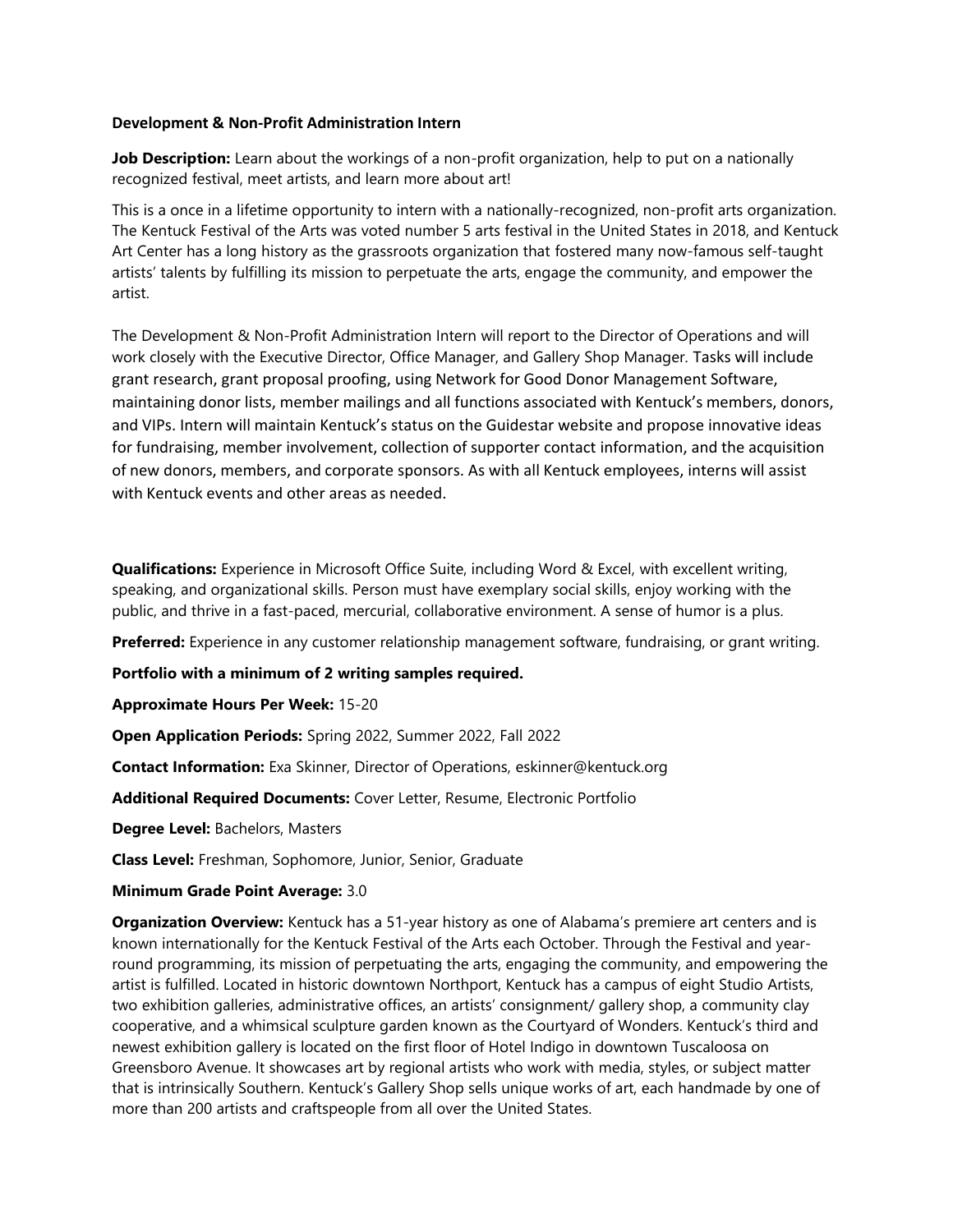Kentuck has been recognized by the National Endowment for the Arts, Alabama State Council on the Arts, the Daniel Foundation, *Smithsonian Magazine*, *Garden and* Gun, and *Southern* Living, as well as many others. In January of 2018, the Kentuck Festival of the Arts was named one of the top ten events in Alabama by the Alabama Department of Tourism and ranked number 5 arts festival in the country by *Sunshine Artists Magazine*. It is a 501(c)3 nonprofit established in 1971 as the Kentuck Museum Association.

Kentuck makes a \$5,500,000 economic impact on our community through the Festival alone, according to the Tourism and Sports Commission. For every \$1 invested in Kentuck, it puts \$32 back into the community.

The 51st Annual Kentuck Festival of the Arts—October 15th and 16th, 2022— will give us approximately 65% of our income, which pays for the Festival and helps with about 25% of our operating budget. The City of Northport, Tuscaloosa County, the Alabama Power Foundation, the Daniel Foundation, the Alabama State Council on the Arts, the Alabama Humanities Alliance, and Tuscaloosa Tourism & Sports have been several of our large donors. The remainder of our funding comes from private donors, grants, and members.

The Kentuck Museum Association, Inc. is an equal opportunity employer.

**Internships also available in:** Public Programming/ Special Events

# About Kentuck Art Center & Festival

Kentuck Art Center & Festival offers internships in Special Events & Retail, Development & Non-Profit Administration, and Creative Media & Marketing. Kentuck has a 50-year history as one of Alabama's premiere art centers and is known internationally for the Kentuck Festival of the Arts each October. In 2018, the Kentuck Festival of the Arts was named the number 5 festival in the U.S. by Sunshine Artists Magazine. Through the Festival and year-round programming, the mission of perpetuating the arts, engaging the community, and empowering the arts is fulfilled. Located in historic downtown Northport, Kentuck has a campus of 11 Studio Artists, 2 exhibition galleries, administrative offices, an artists' consignment/ gallery shop, a community clay cooperative, and a whimsical sculpture garden. In September 2016, Kentuck joined with Hotel Indigo in neighboring Tuscaloosa to offer a satellite gallery of work by Alabama artists. Kentuck's Gallery Shop sells unique works of art, each handmade by one of more than 200 artists and craftspeople from all over the United States. Kentuck has been recognized by the National Endowment for the Arts, Alabama State council on the Arts, the Daniel Foundation, Smithsonian Magazine, Southern Living, Garden and Gun, as well as many others. It is a 501(c)3 nonprofit established in 1971 as the Kentuck Museum Association. Kentuck makes a \$5,500,000 economic impact on our community through its two-day Festival alone. For every \$1 invested in Kentuck, we put \$32 back into the community through free and low-cost public programs. The Kentuck Festival of the Arts--October 16th and 17th, 2021—will give us approximately 65% of our income, which pays for the Festival and helps with about 25% of our operating funds. The City of Northport, Tuscaloosa County, the Alabama Power Foundation, the Daniel Foundation, the Alabama State Council on the Arts, the Alabama Humanities Alliance, and Tuscaloosa Tourism & Sports have been several of our large donors. The remainder of our funding comes from private donors and members. Kentuck Museum Association, Inc. is an equal opportunity employer.

# *Location*

503 Main Avenue, Northport, Alabama 35476, United States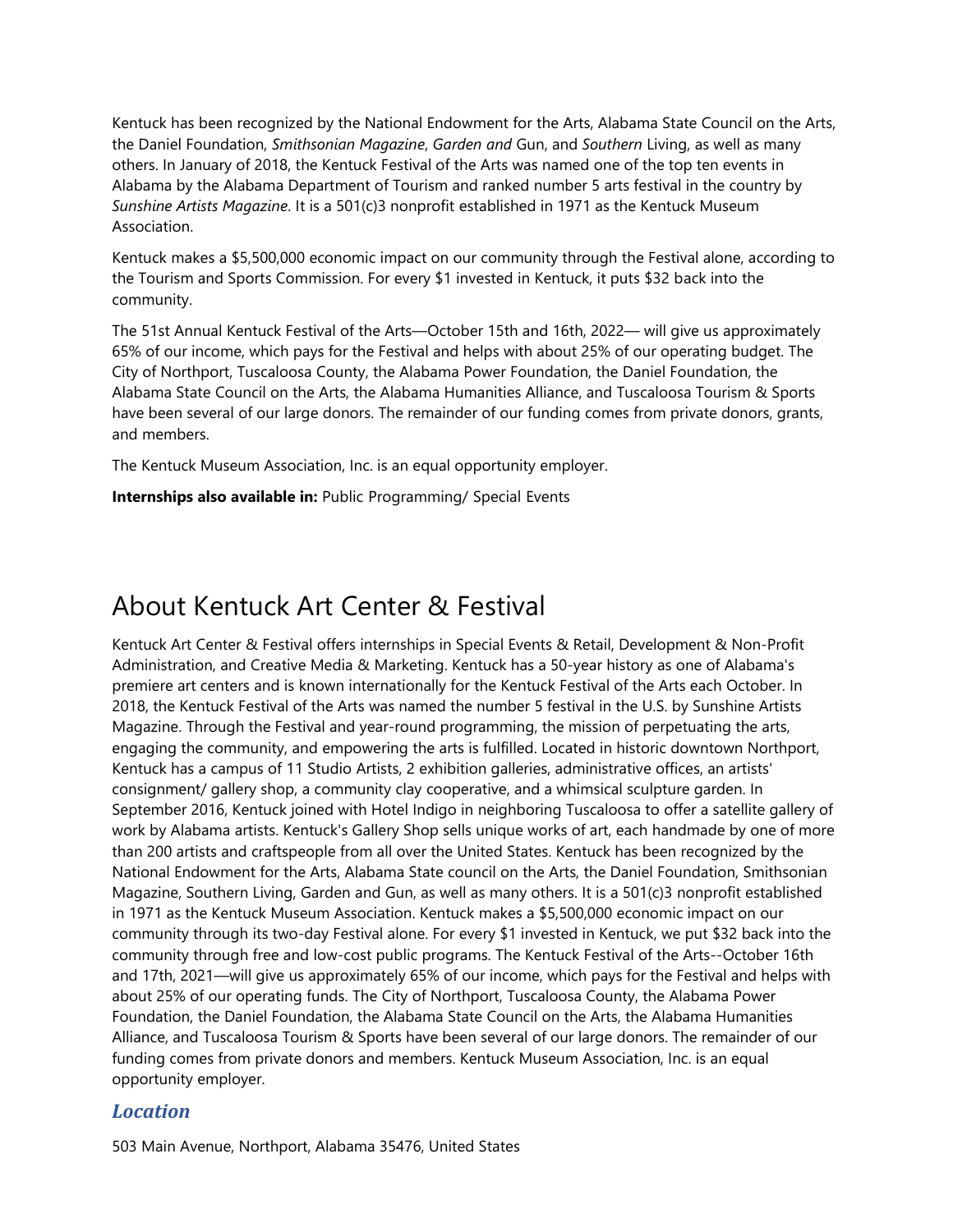## *Compensation*

*TY PE* Unpaid *DU RA TI ON* Temporary / Seasonal

## *Company Details*

*COMPANY SIZE* 1 - 10 employees *INDUSTRY*  Non-Profit - Other industry *COMPANY TYPE*  Private company *HEADQUARTERS*  503 Main Avenue *WEBSITE*  http://www.kentuck.org *SOCIAL MEDIA* https://www.facebook.com/Kentuck.Art.Center/ Instagram @kentuckart

# *Employer Preferences*

*MINIMUM CUMULATIVE GPA* 

### 3.0

*AL L OW E D S CHO O L YE A RS*

Sophomore, Junior, Senior, Masters, Alumni, Graduating May 2018 - December 2022

### *AL L OW E D M AJ O RS*

All Undeclared, Individual Studies, General Studies, Public Relations, Digital Communication, Communication & Media Studies, Advertising, Management Science, International Business, Business Administration & Management, Sport Business & Marketing, Retail & Hospitality Administration, Parks, Recreation & Leisure Studies, Operations Management, Non Profit Management, Marketing, Finance & Financial Management, Entrepreneurship, Drama & Theatre Arts, Visual & Performing Arts, Museum Studies, Graphic Design, Fine & Studio Arts, Design & Applied Arts, and Art History majors

#### *WO RK AU TH ORIZ A TION REQUI RE MEN TS*

US work authorization is required, but the employer is accepting OPT/CPT candidates